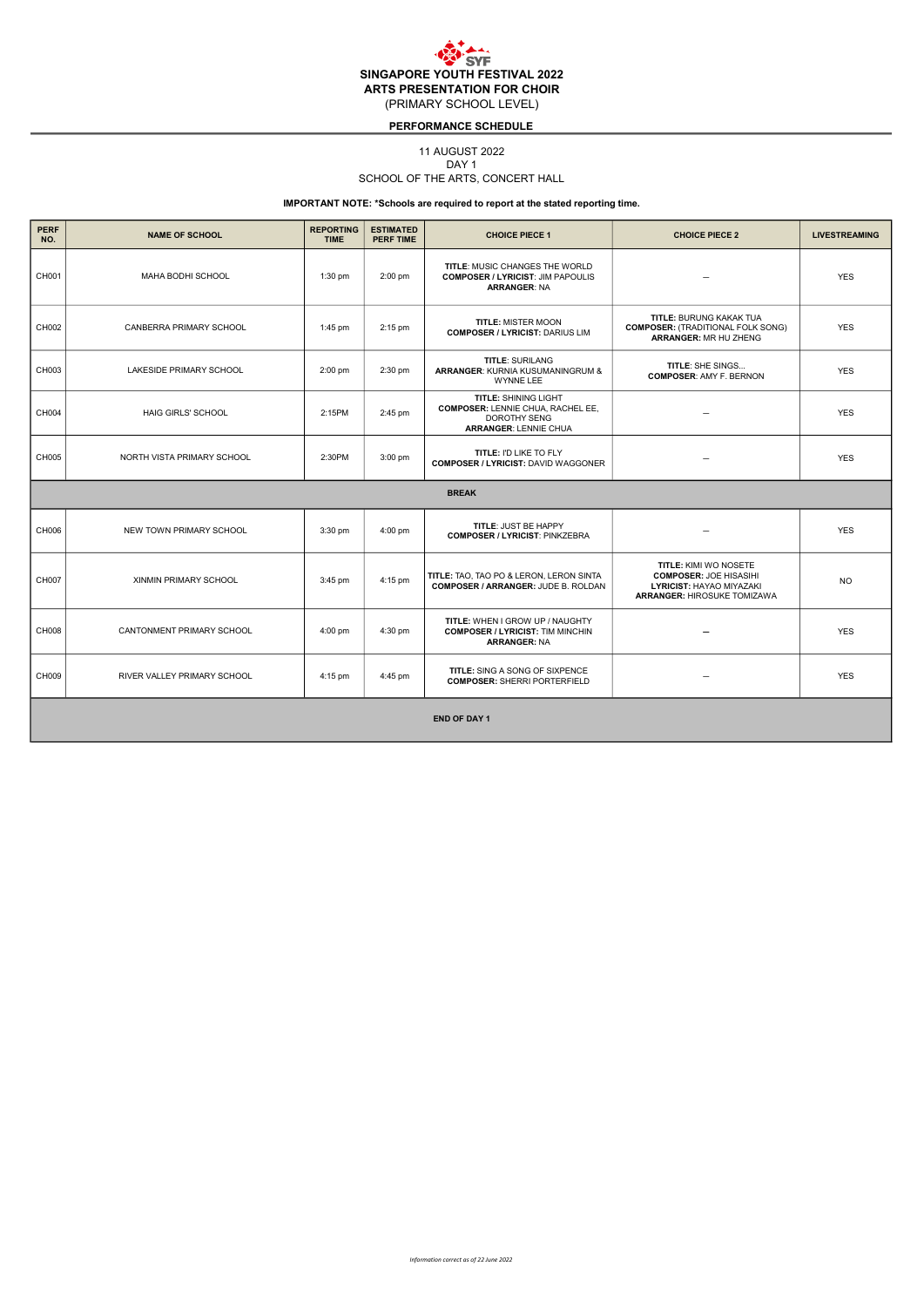## PERFORMANCE SCHEDULE

## 12 AUGUST 2022

DAY 2

## SCHOOL OF THE ARTS, CONCERT HALL

| <b>PERF</b><br>NO. | <b>NAME OF SCHOOL</b>                        | <b>REPORTING</b><br><b>TIME</b> | <b>ESTIMATED</b><br><b>PERF TIME</b> | <b>CHOICE PIECE 1</b>                                                                                           | <b>CHOICE PIECE 2</b>                                                                                               | <b>LIVESTREAMING</b> |  |  |  |
|--------------------|----------------------------------------------|---------------------------------|--------------------------------------|-----------------------------------------------------------------------------------------------------------------|---------------------------------------------------------------------------------------------------------------------|----------------------|--|--|--|
| CH010              | CATHOLIC HIGH SCHOOL                         | 10:00 am                        | 10:30 am                             | <b>TITLE: SAKURA</b><br><b>COMPOSER: JAPANESE FOLK SONG</b><br><b>ARRANGER: TOH BAN SHENG</b>                   |                                                                                                                     | <b>YES</b>           |  |  |  |
| CH011              | ST. JOSEPH'S INSTITUTION JUNIOR              | 10:15 am                        | 10:45 am                             | TITLE: JOSHUA FIT THE BATTLE OF JERICHO<br><b>COMPOSER: TRADITIONAL SPIRITUAL</b><br>ARRANGED BY BRAD PRINTZ    |                                                                                                                     | <b>YES</b>           |  |  |  |
| CH012              | TAMPINES PRIMARY SCHOOL                      | 10:30 am                        | 11:00 am                             | TITLE: WAU BULAN<br><b>COMPOSER: MALAYSIAN FOLK SONG</b><br><b>ARRANGER: TRACY WONG</b>                         |                                                                                                                     | <b>YES</b>           |  |  |  |
| CH013              | CHIJ OUR LADY OF THE NATIVITY                | 10:45 am                        | 11:15 am                             | TITLE: CLAY DOLL<br><b>COMPOSER: NA</b><br><b>ARRANGER: LIM HUIMIN</b>                                          |                                                                                                                     | <b>YES</b>           |  |  |  |
| CH014              | FENGSHAN PRIMARY SCHOOL                      | 11:00 am                        | 11:30 am                             | TITLE: I SEARCH FOR HEAVEN<br><b>COMPOSER / LYRICIST / ARRANGER: DARIUS</b><br>LIM                              |                                                                                                                     | <b>YES</b>           |  |  |  |
|                    |                                              |                                 |                                      | <b>BREAK &amp; LUNCH</b>                                                                                        |                                                                                                                     |                      |  |  |  |
| CH015              | QUEENSTOWN PRIMARY SCHOOL                    | 1:00 pm                         | 1:30 pm                              | TITLE: KOOKABURRA<br><b>COMPOSER / LYRICIST: MARION SINCLAIR</b><br><b>ARRANGER: AUDREY SNYDER</b>              | TITLE: SLEEP, MY LITTLE SEA<br><b>COMPOSER / LYRICIST: JOSU ELBERDIN</b>                                            | <b>YES</b>           |  |  |  |
| CH016              | ANCHOR GREEN PRIMARY SCHOOL                  | $1:15$ pm                       | 1:45 pm                              | TITLE: WHEN I CLOSE MY EYES<br><b>COMPOSER / LYRICIST: JIM PAPOULIS</b>                                         |                                                                                                                     | <b>NO</b>            |  |  |  |
| CH017              | NANYANG PRIMARY SCHOOL                       | 1:30 pm                         | 2:00 pm                              | TITLE: SING A SONG OF SIXPENCE<br><b>COMPOSER: SHERRI PORTERFIELD</b>                                           |                                                                                                                     | <b>YES</b>           |  |  |  |
| CH018              | BOON LAY GARDEN PRIMARY SCHOOL               | 1:45 pm                         | 2:15 pm                              | <b>TITLE: MISTER MOON</b><br><b>COMPOSER / LYRICIST: DARIUS LIM</b>                                             | TITLE: TO THE GREENWOOD<br>COMPOSER / LYRICIST: TRADITIONAL (PUBLIC<br>DOMAIN)<br><b>ARRANGER: CHRISTIAN MORRIS</b> | <b>YES</b>           |  |  |  |
| CH019              | PAYA LEBAR METHODIST GIRLS' SCHOOL (PRIMARY) | $2:00$ pm                       | 2:30 pm                              | <b>TITLE: NIGHT WINDS</b><br><b>COMPOSER: VICTOR C. JOHNSON</b>                                                 |                                                                                                                     | <b>YES</b>           |  |  |  |
|                    |                                              |                                 |                                      | <b>BREAK</b>                                                                                                    |                                                                                                                     |                      |  |  |  |
| CH020              | CHANGKAT PRIMARY SCHOOL                      | 3:00 pm                         | 3:30 pm                              | TITLE: HUMPTY DUMPTY<br><b>COMPOSER / LYRICIST: DAVE AND JEAN</b><br>PERRY                                      |                                                                                                                     | <b>YES</b>           |  |  |  |
| CH021              | SINGAPORE CHINESE GIRLS' PRIMARY SCHOOL      | 3:15 pm                         | 3:45 pm                              | TITLE: TAKE THESE WINGS<br><b>COMPOSER: DON BESIG</b><br>LYRICIST: STEVEN KUPFERSCHMID                          |                                                                                                                     | <b>YES</b>           |  |  |  |
| CH022              | RADIN MAS PRIMARY SCHOOL                     | 3:30 pm                         | 4:00 pm                              | TITLE: MR MOON<br><b>COMPOSER: DARIUS LIM</b>                                                                   | <b>TITLE: AYO MAMA</b><br><b>COMPOSER: FOLK SONG OF THE ASIAN</b><br><b>ARCHIPELAGO</b><br>ARRANGER: JASON ONG      | <b>YES</b>           |  |  |  |
| CH023              | <b>QIFA PRIMARY SCHOOL</b>                   | 3:45 pm                         | 4:15 pm                              | TITLE: LAND OF JOY<br><b>COMPOSER / LYRICIST: ZECHARIAH GOH TOH</b><br>CHAI                                     |                                                                                                                     | <b>YES</b>           |  |  |  |
| CH024              | ZHANGDE PRIMARY SCHOOL                       | 4:00 pm                         | 4:30 pm                              | <b>TITLE: KIMIONOSETE</b><br><b>COMPOSER: JOE HISAISHI</b><br>LYRICIST: HAYAO MIYAZAKI<br>ARRANGER: 富泽裕         |                                                                                                                     | <b>YES</b>           |  |  |  |
| CH025              | METHODIST GIRLS' SCHOOL (PRIMARY)            | 4:15 pm                         | 4:45 pm                              | <b>TITLE: AVE VERUM CORPUS</b><br><b>COMPOSER: W. A. MOZART</b><br>LYRICIST / ARRANGER: PATRICK M.<br>LIEBERGEN |                                                                                                                     | <b>YES</b>           |  |  |  |
|                    | <b>END OF DAY 2</b>                          |                                 |                                      |                                                                                                                 |                                                                                                                     |                      |  |  |  |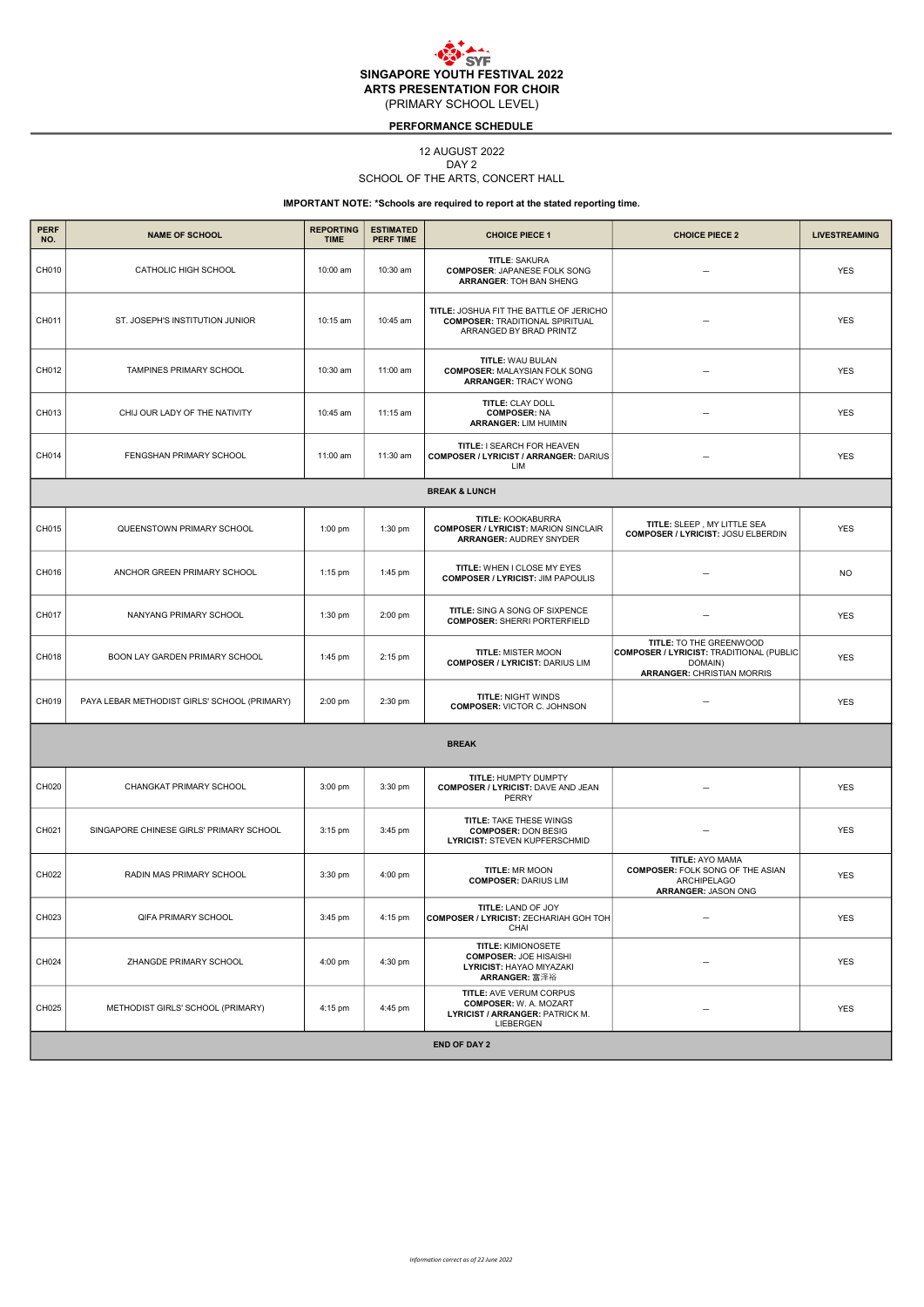#### PERFORMANCE SCHEDULE

## 17 AUGUST 2022

DAY<sub>3</sub>

## SCHOOL OF THE ARTS, CONCERT HALL

| <b>PERF</b><br>NO. | <b>NAME OF SCHOOL</b>                | <b>REPORTING</b><br><b>TIME</b> | <b>ESTIMATED</b><br><b>PERF TIME</b> | <b>CHOICE PIECE 1</b>                                                                                            | <b>CHOICE PIECE 2</b>                                                                                    | <b>LIVESTREAMING</b> |  |  |  |
|--------------------|--------------------------------------|---------------------------------|--------------------------------------|------------------------------------------------------------------------------------------------------------------|----------------------------------------------------------------------------------------------------------|----------------------|--|--|--|
| CH026              | CASUARINA PRIMARY SCHOOL             | $1:30$ pm                       | $2:00$ pm                            | TITLE: WHO HAS SEEN THE WIND?<br><b>COMPOSER / ARRANGER: CAROL KELLEY</b><br><b>LYRICIST: CHRISTINA ROSSETTI</b> |                                                                                                          | <b>YES</b>           |  |  |  |
| CH027              | SENGKANG GREEN PRIMARY SCHOOL        | $1:45$ pm                       | 2:15 pm                              | <b>TITLE: SINGAPORE TOWN</b><br><b>COMPOSER: THE SIDAISLERS</b><br><b>ARRANGER: GERALD TAN</b>                   | $\equiv$                                                                                                 | <b>YES</b>           |  |  |  |
| CH028              | PEI TONG PRIMARY SCHOOL              | $2:00$ pm                       | 2:30 pm                              | <b>TITLE: 大雨过后 AFTER THE RAIN</b><br><b>COMPOSER: LIONG KIT YENG</b><br><b>ARRANGER: NA</b>                      |                                                                                                          | <b>YES</b>           |  |  |  |
| CH029              | FAIRFIELD METHODIST SCHOOL (PRIMARY) | 2:15PM                          | 2:45 pm                              | TITLE: COME TO THE MUSIC<br><b>COMPOSER: JOSPEH M. MARTIN</b>                                                    | $\overline{\phantom{0}}$                                                                                 | <b>YES</b>           |  |  |  |
| CH030              | ELIAS PARK PRIMARY SCHOOL            | 2:30PM                          | 3:00 pm                              | TITLE: COME IN FROM THE FIREFLY<br><b>DARKNESS</b><br><b>COMPOSER: AMY F. BERNON</b>                             |                                                                                                          | <b>YES</b>           |  |  |  |
|                    | <b>BREAK</b>                         |                                 |                                      |                                                                                                                  |                                                                                                          |                      |  |  |  |
| CH031              | BEDOK GREEN PRIMARY SCHOOL           | $3:30$ pm                       | 4:00 pm                              | TITLE: WHEN I CLOSE MY EYES<br><b>COMPOSER: JIM PAPOULIS</b>                                                     | <b>TITLE: AMPAR AMPAR PISANG</b><br><b>COMPOSER / LYRICIST: UNKNOWN</b><br><b>ARRANGER: ROSITA OSKAR</b> | <b>YES</b>           |  |  |  |
| CH032              | DAZHONG PRIMARY SCHOOL               | 3:45 pm                         | 4:15 pm                              | TITLE: WHY WE SING<br><b>COMPOSER / LYRICIST: GREG GILPIN</b>                                                    | $\overline{\phantom{0}}$                                                                                 | <b>NO</b>            |  |  |  |
| CH033              | WEST SPRING PRIMARY SCHOOL           | $4:00$ pm                       | 4:30 pm                              | TITLE: THE LIGHTHOUSE<br><b>COMPOSER / LYRICIST: ANDY BECK</b>                                                   |                                                                                                          | <b>YES</b>           |  |  |  |
| CH034              | RAFFLES GIRLS' PRIMARY SCHOOL        | 4:15 pm                         | 4:45 pm                              | <b>TITLE: BUILD ME A WORLD</b><br><b>COMPOSER: GINGER LITTLETON</b>                                              | $\overline{\phantom{0}}$                                                                                 | <b>YES</b>           |  |  |  |
| CH035              | WATERWAY PRIMARY SCHOOL              | 4:30 pm                         | 5:00 pm                              | <b>TITLE: TAKE THESE WINGS</b><br><b>COMPOSER: DON BESIG</b><br><b>LYRICIST: STEVE KUPFERSCHMID</b>              | $\overline{\phantom{0}}$                                                                                 | <b>YES</b>           |  |  |  |
| CH055              | RIVERSIDE PRIMARY SCHOOL             | 4:45 pm                         | 5:15 pm                              | TITLE: SONG OF PEACE<br><b>COMPOSER: MARY DONELLY</b><br><b>ARRANGER: GEORGE L.O. STRID</b>                      | $\overline{\phantom{0}}$                                                                                 | <b>YES</b>           |  |  |  |
|                    | <b>END OF DAY 3</b>                  |                                 |                                      |                                                                                                                  |                                                                                                          |                      |  |  |  |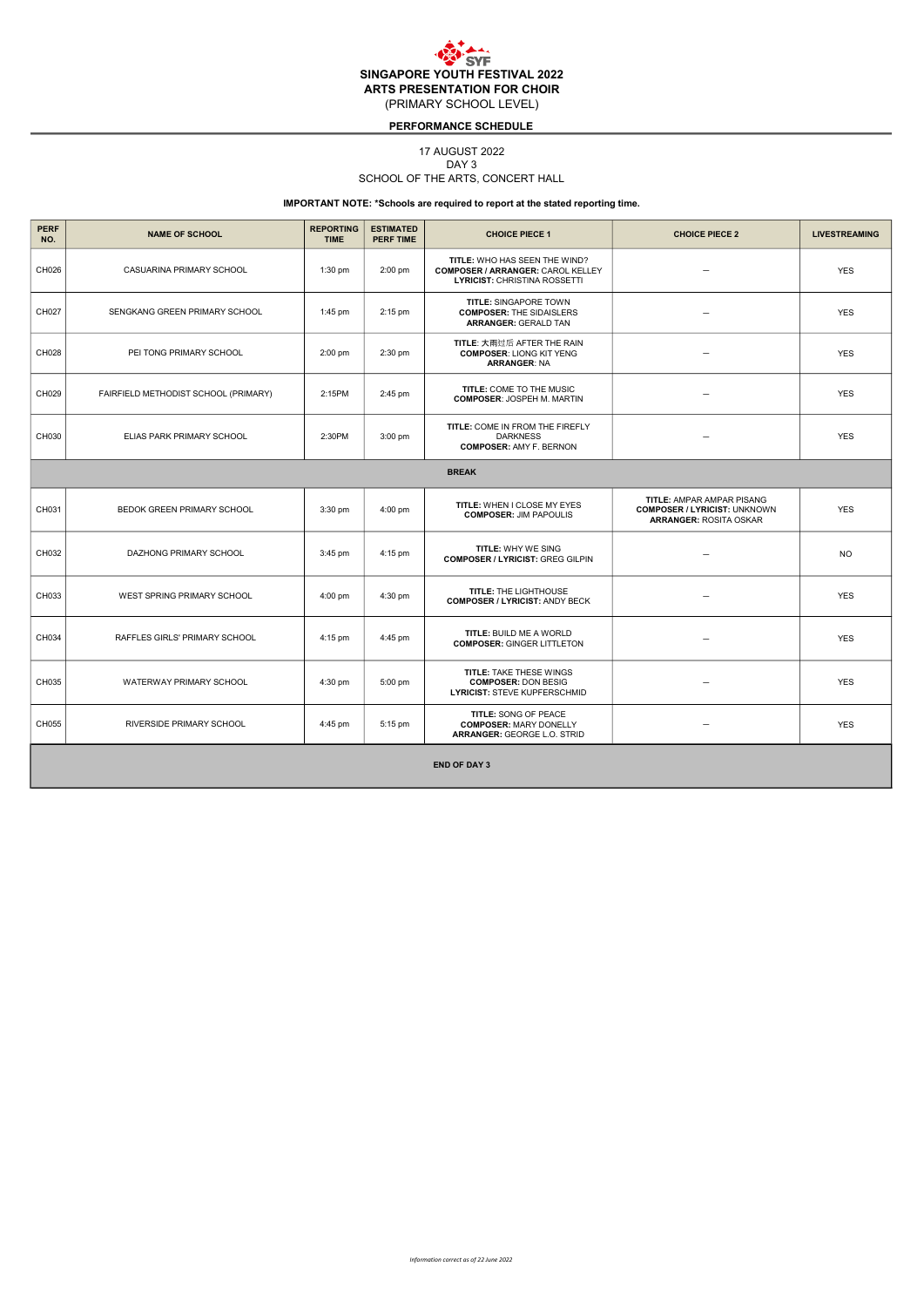## PERFORMANCE SCHEDULE

## 18 AUGUST 2022

DAY 4

## SCHOOL OF THE ARTS, CONCERT HALL

| <b>PERF</b><br>NO.       | <b>NAME OF SCHOOL</b>              | <b>REPORTING</b><br><b>TIME</b> | <b>ESTIMATED</b><br><b>PERF TIME</b> | <b>CHOICE PIECE 1</b>                                                                                        | <b>CHOICE PIECE 2</b>                                                                   | <b>LIVESTREAMING</b> |  |  |  |
|--------------------------|------------------------------------|---------------------------------|--------------------------------------|--------------------------------------------------------------------------------------------------------------|-----------------------------------------------------------------------------------------|----------------------|--|--|--|
| CH036                    | WEST GROVE PRIMARY SCHOOL          | 10:00 am                        | 10:30 am                             | TITLE: CHUN FENG<br><b>COMPOSER: RYOHEI KYOKU</b><br>LYRICIST: WADA MIZO<br>ARRANGER: XU WU GUAN             |                                                                                         | <b>YES</b>           |  |  |  |
| CH037                    | GEYLANG METHODIST SCHOOL (PRIMARY) | 10:15 am                        | 10:45 am                             | <b>TITLE: KUCHING SAYA</b><br><b>COMPOSER / LYRICIST: ZAINAL S ABBAS</b><br><b>ARRANGER: AMERIC GOH</b>      |                                                                                         | <b>YES</b>           |  |  |  |
| CH039                    | GREENWOOD PRIMARY SCHOOL           | 10:30 am                        | 11:00 am                             | TITLE: ACABACA SODA CRACKER<br><b>COMPOSER: CARY RATCLIFF</b>                                                | TITLE: MR MOON<br><b>COMPOSER: DARIUS LIM</b>                                           | <b>YES</b>           |  |  |  |
| <b>BREAK &amp; LUNCH</b> |                                    |                                 |                                      |                                                                                                              |                                                                                         |                      |  |  |  |
| CH041                    | ST. ANDREW'S JUNIOR SCHOOL         | $1:00$ pm                       | 1:30 pm                              | TITLE: SING! SHOUT! ALLELUIA!<br>COMPOSER / LYRICIST: JOSEPH M. MARTIN                                       |                                                                                         | <b>YES</b>           |  |  |  |
| CH042                    | WESTWOOD PRIMARY SCHOOL            | 1:15 pm                         | 1:45 pm                              | TITLE: WHEN I CLOSE MY EYES<br><b>COMPOSER: JIM PAPOULIS</b>                                                 |                                                                                         | <b>YES</b>           |  |  |  |
| CH043                    | TAO NAN SCHOOL                     | 1:30 pm                         | 2:00 pm                              | TITLE: SIM SHALOM<br><b>COMPOSER: ALLAN NAPLAN</b><br><b>LYRICIST: GATES OF PRAYER</b>                       | $\overline{\phantom{0}}$                                                                | <b>YES</b>           |  |  |  |
| CH044                    | CHIJ ST. NICHOLAS GIRLS' SCHOOL    | 1:45 pm                         | 2:15 pm                              | TITLE: ANSWER TO A CHILD'S QUESTION<br><b>COMPOSER: TIMOTHY STRANG</b><br>LYRICIST: SAMUEL TAYLOR COLERIDGE  |                                                                                         | <b>NO</b>            |  |  |  |
| CH045                    | JURONG WEST PRIMARY SCHOOL         | $2:00$ pm                       | 2:30 pm                              | TITLE: KAZE NI NOTTE<br>COMPOSER: 西澤健治 プロフィール                                                                | TITLE: TO THE GREENWOOD<br><b>COMPOSER: TRADITIONAL ROUND</b>                           | <b>YES</b>           |  |  |  |
| CH046                    | PATHLIGHT SCHOOL                   | 2:15 pm                         | 2:45 pm                              | <b>TITLE: WAU BULAN</b><br><b>COMPOSER / LYRICIST: MALAYSIAN FOLK</b><br>SONG<br><b>ARRANGER: TRACY WONG</b> | $\equiv$                                                                                | <b>YES</b>           |  |  |  |
|                          |                                    |                                 |                                      | <b>BREAK</b>                                                                                                 |                                                                                         |                      |  |  |  |
| CH047                    | CHIJ (KATONG) PRIMARY              | $3:15$ pm                       | 3:45 pm                              | TITLE: THE JOURNEY<br><b>COMPOSER: JULIE GOLD</b><br>LYRICIST: LEA SALONGA<br>ARRANGER: STEFENIE RACHEL WONG |                                                                                         | <b>YES</b>           |  |  |  |
| CH048                    | BUKIT PANJANG PRIMARY SCHOOL       | 3:30 pm                         | 4:00 pm                              | TITLE: TAKE THESE WINGS<br><b>COMPOSER: DON BESIG</b><br><b>ARRANGER: STEVE KUPFERSCHMID</b>                 | TITLE: PILI-PILI PING PONG<br><b>COMPOSER: MARIA THERESA VIZCONDE-</b><br><b>ROLDAN</b> | <b>YES</b>           |  |  |  |
| CH049                    | CONCORD PRIMARY SCHOOL             | 3:45 pm                         | 4:15 pm                              | TITLE: SING ME A SONG<br><b>COMPOSER / LYRICIST: NANCY TELFER</b>                                            | $\overline{\phantom{0}}$                                                                | <b>YES</b>           |  |  |  |
| CH050                    | ZHENGHUA PRIMARY SCHOOL            | 4:00 pm                         | 4:30 pm                              | <b>TITLE: RIVERSONG</b><br><b>COMPOSER: ANDY BECK</b>                                                        |                                                                                         | <b>YES</b>           |  |  |  |
| CH051                    | QIHUA PRIMARY SCHOOL               | 4:15 pm                         | 4:45 pm                              | TITLE: I AM A SMALL PART OF THE WORLD<br><b>COMPOSER: SALLY K. ALBRECHT AND JAY</b><br><b>ALTHOUSE</b>       |                                                                                         | <b>YES</b>           |  |  |  |
|                          | <b>END OF DAY 4</b>                |                                 |                                      |                                                                                                              |                                                                                         |                      |  |  |  |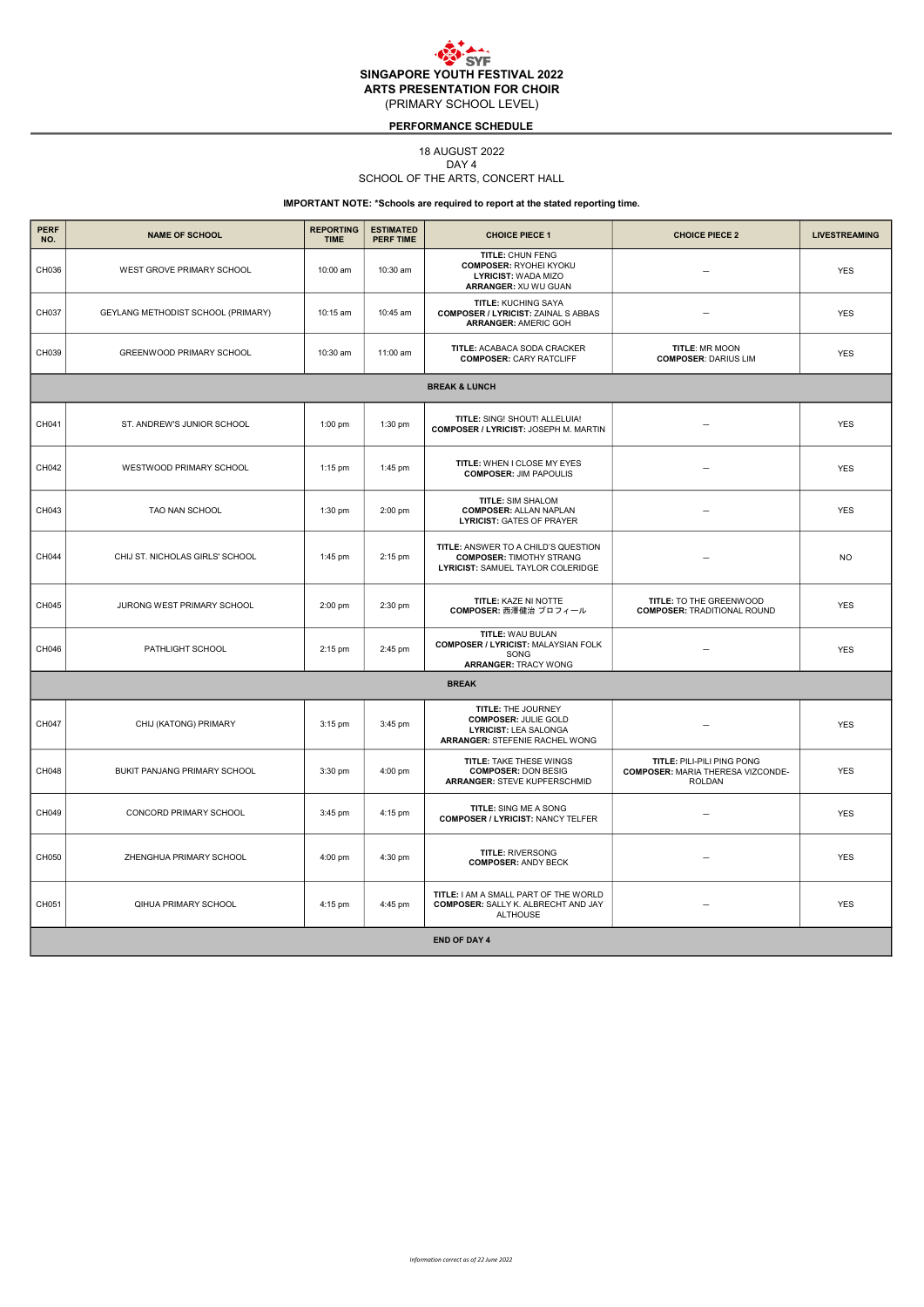## PERFORMANCE SCHEDULE

## 19 AUGUST 2022

DAY<sub>5</sub>

## SCHOOL OF THE ARTS, CONCERT HALL

| <b>PERF</b><br>NO. | <b>NAME OF SCHOOL</b>                 | <b>REPORTING</b><br><b>TIME</b> | <b>ESTIMATED</b><br><b>PERF TIME</b> | <b>CHOICE PIECE 1</b>                                                                                                                                  | <b>CHOICE PIECE 2</b>                                                                                                  | <b>LIVESTREAMING</b> |  |  |  |
|--------------------|---------------------------------------|---------------------------------|--------------------------------------|--------------------------------------------------------------------------------------------------------------------------------------------------------|------------------------------------------------------------------------------------------------------------------------|----------------------|--|--|--|
| CH052              | ANGSANA PRIMARY SCHOOL                | 10:00 am                        | 10:30 am                             | TITLE: A SCHOOL OF KILLIFISH, めだかの学校<br><b>COMPOSER: 中田喜直 NAKADA YOSHINAO</b><br>LYRICIST: 茶木滋 CHAKI SHIGERU                                           | TITLE: 热带的地方<br><b>COMPOSER: 杜鸣心. (DU MING XIN)</b>                                                                    | <b>YES</b>           |  |  |  |
| CH053              | PEI CHUN PUBLIC SCHOOL                | 10:15 am                        | 10:45 am                             | TITLE: HOPE IS THE BREATH OF MUSIC<br><b>COMPOSER: VICTOR C.JOHNSON</b>                                                                                |                                                                                                                        | <b>YES</b>           |  |  |  |
| CH054              | WELLINGTON PRIMARY SCHOOL             | 10:30 am                        | 11:00 am                             | TITLE: ON AN EAGLE'S WING<br><b>COMPOSER / LYRICIST: ANDY BECK</b>                                                                                     |                                                                                                                        | <b>YES</b>           |  |  |  |
| CH056              | RIVERVALE PRIMARY SCHOOL              | 10:45 am                        | 11:15 am                             | TITLE: BUTTERFLY<br><b>COMPOSER / ARRANGER: ANDY BECK</b>                                                                                              |                                                                                                                        | <b>YES</b>           |  |  |  |
|                    |                                       |                                 |                                      | <b>BREAK &amp; LUNCH</b>                                                                                                                               |                                                                                                                        |                      |  |  |  |
| CH057              | YEW TEE PRIMARY SCHOOL                | 1:00 pm                         | 1:30 pm                              | <b>TITLE: FIRST LIGHT</b><br><b>COMPOSER: KELLY TANG</b><br><b>LYRICIST: AARON LEE</b>                                                                 |                                                                                                                        | <b>YES</b>           |  |  |  |
| CH058              | AHMAD IBRAHIM PRIMARY SCHOOL          | 1:15 pm                         | 1:45 pm                              | <b>TITLE: LIED AUS RUY BLAS</b><br><b>COMPOSER: FELIX MENDELSSOHN</b><br>LYRICIST: VICTOR HUGO (TRANS. DRäXTER-<br>MANFRED)                            | TITLE: AVEC LA GARDE MONTANTE (CARMEN)<br><b>COMPOSER: GEORGES BIZET</b><br>LYRICIST: HENRI MEILHAC AND LUDOVIC HALéVY | <b>YES</b>           |  |  |  |
| CH059              | KUO CHUAN PRESBYTERIAN PRIMARY SCHOOL | 1:30 pm                         | 2:00 pm                              | TITLE: TO THE GREENWOOD<br><b>COMPOSER: (TRADITIONAL)</b><br><b>ARRANGER: CHRISTIAN MORRIS</b>                                                         | TITLE: SING TO ME<br><b>COMPOSER: ANDREA RAMSEY</b><br><b>ARRANGER: ELLA WHEELER WILCOX</b>                            | <b>NO</b>            |  |  |  |
| CH060              | INNOVA PRIMARY SCHOOL                 | 1:45 pm                         | 2:15 pm                              | TITLE: SECRETS OF SNOW<br><b>COMPOSER: AMY F. BERNON</b><br>LYRICIST: AMY F. BERNON AND LAURA<br>FELDMAN                                               |                                                                                                                        | <b>YES</b>           |  |  |  |
| CH061              | UNITY PRIMARY SCHOOL                  | 2:00 pm                         | 2:30 pm                              | <b>TITLE: PIRATE STORY</b><br><b>COMPOSER: KATHLEEN BALLANTYNE</b><br>LYRICIST: ROBERT LOUIS STEVENSON WITH<br>ADDITIONAL WORDS BY KATHLEEN BALLANTYNE |                                                                                                                        | <b>YES</b>           |  |  |  |
| CH062              | PUNGGOL COVE PRIMARY SCHOOL           | 2:15 pm                         | 2:45 pm                              | <b>TITLE: MISTER MOON</b><br><b>COMPOSER / LYRICIST: DARIUS LIM</b>                                                                                    | TITLE: MA BELLA BIMBA<br><b>COMPOSER: ITALIAN FOLK SONG</b><br>ARRANGER: DONALD MOORE                                  | <b>YES</b>           |  |  |  |
|                    |                                       |                                 |                                      | <b>BREAK</b>                                                                                                                                           |                                                                                                                        |                      |  |  |  |
| CH063              | MAYFLOWER PRIMARY SCHOOL              | 3:15 pm                         | 3:45 pm                              | TITLE: ACABACA SODA CRACKER<br><b>COMPOSER / LYRICIST: CARY RATCLIFF</b>                                                                               |                                                                                                                        | <b>YES</b>           |  |  |  |
| CH064              | KHENG CHENG SCHOOL                    | 3:30 pm                         | 4:00 pm                              | TITLE: HOSHINO NAMIDA<br><b>COMPOSER: AKIRA AKAO</b>                                                                                                   | TITLE: MY NAME IS MUSIC<br><b>COMPOSER: CRISTI CARY MILLER</b>                                                         | <b>YES</b>           |  |  |  |
| CH065              | WHITE SANDS PRIMARY SCHOOL            | 3:45 pm                         | 4:15 pm                              | TITLE: THE MOON<br><b>COMPOSER: ANDY BECK</b>                                                                                                          |                                                                                                                        | <b>YES</b>           |  |  |  |
| CH066              | ROSYTH SCHOOL                         | 4:00 pm                         | 4:30 pm                              | TITLE: FLYING FREE<br><b>COMPOSER / LYRICIST: DON BESIG</b>                                                                                            |                                                                                                                        | <b>YES</b>           |  |  |  |
| CH067              | ST. MARGARET'S PRIMARY SCHOOL         | 4:15 pm                         | 4:45 pm                              | TITLE: JUBILATE DEO<br><b>COMPOSER: MICHAEL PRAETORIUS</b><br><b>ARRANGER: DOREEN RAO</b>                                                              | TITLE: JOSHUA! (FIT THE BATTLE OF<br>JERICHO)<br><b>COMPOSER: TRADITIONAL SPIRITUAL</b><br><b>ARRANGER: KIRBY SHAW</b> | <b>NO</b>            |  |  |  |
|                    | <b>END OF DAY 5</b>                   |                                 |                                      |                                                                                                                                                        |                                                                                                                        |                      |  |  |  |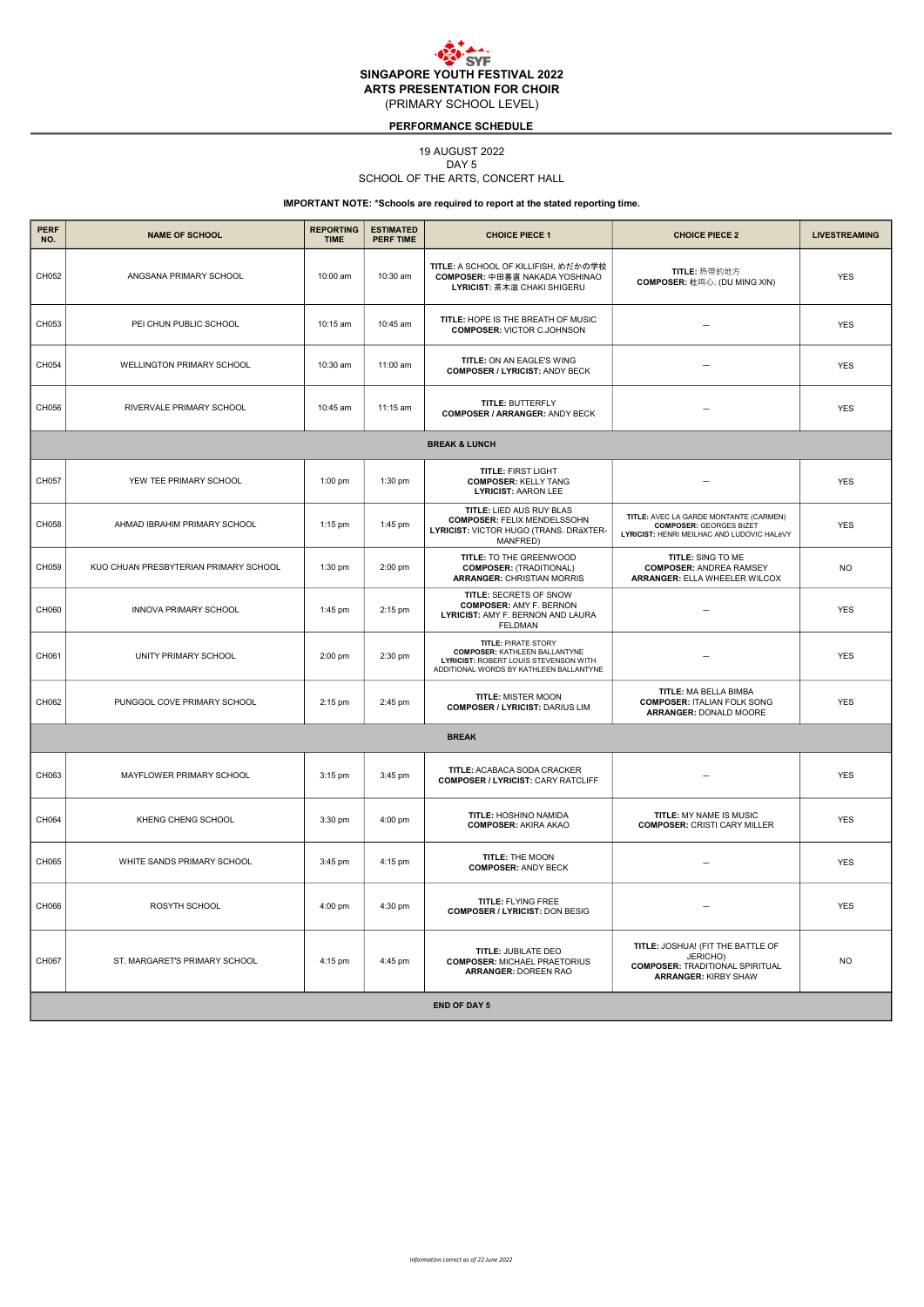## PERFORMANCE SCHEDULE

## 22 AUGUST 2022

DAY<sub>6</sub>

## SCHOOL OF THE ARTS, CONCERT HALL

| <b>PERF</b><br>NO. | <b>NAME OF SCHOOL</b>           | <b>REPORTING</b><br><b>TIME</b> | <b>ESTIMATED</b><br><b>PERF TIME</b> | <b>CHOICE PIECE 1</b>                                                                                                         | <b>CHOICE PIECE 2</b>                                                                                               | <b>LIVESTREAMING</b> |  |  |  |
|--------------------|---------------------------------|---------------------------------|--------------------------------------|-------------------------------------------------------------------------------------------------------------------------------|---------------------------------------------------------------------------------------------------------------------|----------------------|--|--|--|
| CH068              | PUNGGOL VIEW PRIMARY SCHOOL     | $1:30$ pm                       | 2:00 pm                              | TITLE: SHENANDOAH<br><b>COMPOSER: AMERICAN FOLK MELODY</b><br><b>ARRANGER: JEFF FUNK</b>                                      |                                                                                                                     | <b>YES</b>           |  |  |  |
| CH069              | BUKIT VIEW PRIMARY SCHOOL       | $1:45$ pm                       | 2:15 pm                              | TITLE: LIKE A SINGING BIRD<br><b>COMPOSER: BOB CHILCOTT</b><br><b>LYRICIST: CHRISTINA ROSSETTI AND ROBERT</b><br><b>BURNS</b> |                                                                                                                     | <b>YES</b>           |  |  |  |
| CH070              | PUNGGOL GREEN PRIMARY SCHOOL    | $2:00$ pm                       | 2:30 pm                              | <b>TITLE: THE MERMAID</b><br><b>COMPOSER: TRADITIONAL SEA BALLAD</b><br><b>ARRANGER: JACK ZAINO</b>                           |                                                                                                                     | <b>YES</b>           |  |  |  |
| CH071              | TOWNSVILLE PRIMARY SCHOOL       | 2:15PM                          | 2:45 pm                              | TITLE: MA BELLA BIMBA<br><b>COMPOSER: DONALD MOORE</b>                                                                        | $\overline{\phantom{0}}$                                                                                            | <b>YES</b>           |  |  |  |
| CH072              | TELOK KURAU PRIMARY SCHOOL      | 2:30PM                          | 3:00 pm                              | TITLE: THE BEAUTIFUL RAIN<br><b>COMPOSER: JANET GARDNER</b><br><b>LYRICIST: HENRY WADSWORTH</b><br>LONGFELLOW                 | TITLE: JACK AND JILL (AND HAYDN)<br><b>COMPOSER: SALLY K ALBRECHT</b><br><b>LYRICIST: TRADITIONAL NURSERY RHYME</b> | <b>YES</b>           |  |  |  |
|                    |                                 |                                 |                                      | <b>BREAK</b>                                                                                                                  |                                                                                                                     |                      |  |  |  |
| CH073              | CHUA CHU KANG PRIMARY SCHOOL    | 3:30 pm                         | 4:00 pm                              | TITLE: THE SEAL LULLABY<br><b>COMPOSER: ERIC KIPLING</b><br><b>LYRICIST: RUDYARD KIPLING</b>                                  |                                                                                                                     | <b>YES</b>           |  |  |  |
| CH074              | HENRY PARK PRIMARY SCHOOL       | 3:45 pm                         | 4:15 pm                              | <b>TITLE: THE RAINBOW</b><br><b>COMPOSER: DAVID N. CHILDS</b><br><b>LYRICIST: CHRISTINA ROSSETTI</b>                          |                                                                                                                     | <b>NO</b>            |  |  |  |
| CH075              | <b>FRONTIER PRIMARY SCHOOL</b>  | 4:00 pm                         | 4:30 pm                              | <b>TITLE: TAKE THESE WINGS</b><br><b>COMPOSER: DON BESIG</b><br><b>LYRICIST: STEVE KUPFERSCHMID</b>                           |                                                                                                                     | <b>YES</b>           |  |  |  |
| CH076              | CANOSSA CATHOLIC PRIMARY SCHOOL | 4:15 pm                         | 4:45 pm                              | TITLE: I DREAM OF A WORLD (WE CAN BEGIN<br>AGAIN)<br><b>COMPOSER: SHERRY BLEVINS (ASCAP)</b>                                  |                                                                                                                     | <b>NO</b>            |  |  |  |
|                    | <b>END OF DAY 6</b>             |                                 |                                      |                                                                                                                               |                                                                                                                     |                      |  |  |  |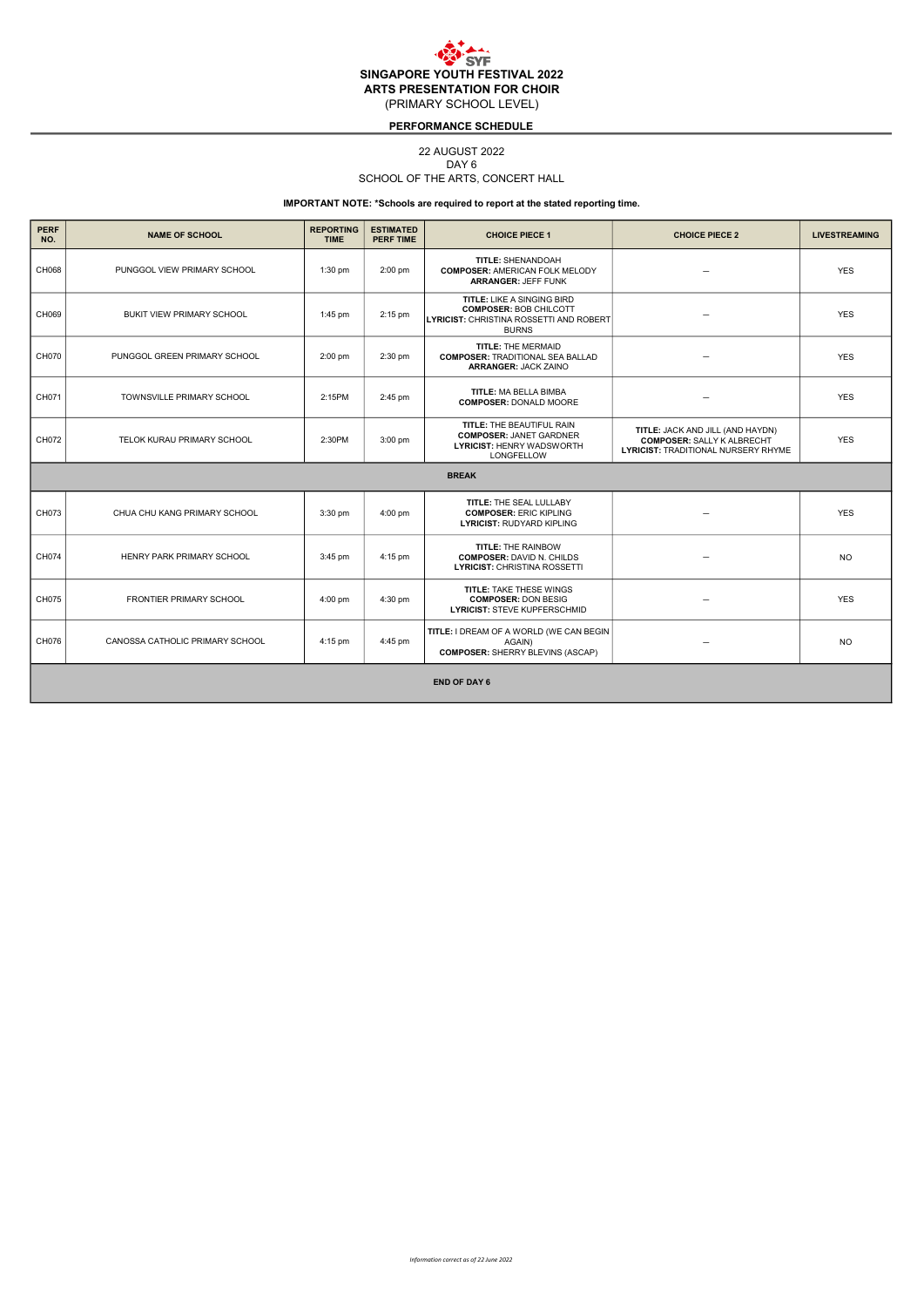## PERFORMANCE SCHEDULE

#### 23 AUGUST 2022

DAY<sub>7</sub>

## SCHOOL OF THE ARTS, CONCERT HALL

| <b>PERF</b><br>NO. | <b>NAME OF SCHOOL</b>           | <b>REPORTING</b><br><b>TIME</b> | <b>ESTIMATED</b><br><b>PERF TIME</b> | <b>CHOICE PIECE 1</b>                                                                                                                                                                | <b>CHOICE PIECE 2</b>                                                  | <b>LIVESTREAMING</b> |  |  |  |  |
|--------------------|---------------------------------|---------------------------------|--------------------------------------|--------------------------------------------------------------------------------------------------------------------------------------------------------------------------------------|------------------------------------------------------------------------|----------------------|--|--|--|--|
| CH077              | ALEXANDRA PRIMARY SCHOOL        | 10:00 am                        | 10:30 am                             | TITLE: WHEN I CLOSE MY EYES<br><b>COMPOSER / LYRICIST: JIM PAPOULIS</b><br>ARRANGER: FRANCISCO J. NUNEZ                                                                              |                                                                        | <b>YES</b>           |  |  |  |  |
| CH078              | TANJONG KATONG PRIMARY SCHOOL   | 10:15 am                        | 10:45 am                             | <b>TITLE: ANVIL CHORUS</b><br><b>COMPOSER: GIUSEPPE VERDI</b><br><b>LYRICIST: DAVID DIK</b><br><b>ARRANGER: GREG PLISKA</b>                                                          |                                                                        | <b>YES</b>           |  |  |  |  |
| CH079              | PUNGGOL PRIMARY SCHOOL          | 10:30 am                        | 11:00 am                             | TITLE: THREE MALAY SONGS MEDLEY: POTONG BEBEK<br>ANGSA, DI TANJONG KATONG & GEYLANG SIPAKU GEYLANG<br><b>COMPOSER: MALAY FOLK SONG</b><br>ARRANGER: ZECHARIAH GOH TOH CHAI           |                                                                        | <b>YES</b>           |  |  |  |  |
| CH080              | ZHONGHUA PRIMARY SCHOOL         | 10:45 am                        | 11:15 am                             | <b>TITLE: WHY WE SING</b><br><b>COMPOSER / LYRICIST: GREG GILPIN</b>                                                                                                                 |                                                                        | <b>YES</b>           |  |  |  |  |
| CH081              | EDGEFIELD PRIMARY SCHOOL        | 11:00 am                        | 11:30 am                             | TITLE: WHAT COLOR IS THE MUSIC<br><b>COMPOSER: TOM PORTER</b>                                                                                                                        |                                                                        | <b>YES</b>           |  |  |  |  |
|                    | <b>BREAK &amp; LUNCH</b>        |                                 |                                      |                                                                                                                                                                                      |                                                                        |                      |  |  |  |  |
| CH082              | SHUQUN PRIMARY SCHOOL           | $1:00$ pm                       | 1:30 pm                              | TITLE: ONE LITTLE CANDLE<br><b>COMPOSER: AUDREY SNYDER</b>                                                                                                                           |                                                                        | <b>YES</b>           |  |  |  |  |
| CH083              | RULANG PRIMARY SCHOOL           | $1:15$ pm                       | 1:45 pm                              | TITLE: DUERME, PEQUEñO MAR<br>COMPOSER / LYRICIST: JOSU ELBERDIN                                                                                                                     |                                                                        | <b>NO</b>            |  |  |  |  |
| CH084              | APSN CHAOYANG SCHOOL            | 1:30 pm                         | 2:00 pm                              | TITLE: SOMETHING JUST LIKE THIS<br><b>COMPOSER / LYRICIST: ANDREW TAGGART, CHRIS</b><br>MARTIN, GUY BERRYMAN, JOHN BUCKLING, WILL<br><b>CHAMPION</b><br><b>ARRANGER: MARK BRYMER</b> |                                                                        | <b>YES</b>           |  |  |  |  |
| CH085              | CLEMENTI PRIMARY SCHOOL         | 1:45 pm                         | 2:15 pm                              | TITLE: THIS SHALL BE FOR MUSIC<br><b>COMPOSER: MARY DONNELLY &amp; GEORGE</b><br>L.O. STRID<br>LYRICIST: ROBERT LOUIS STEVENSON                                                      |                                                                        | <b>YES</b>           |  |  |  |  |
| CH087              | SOUTH VIEW PRIMARY SCHOOL       | 2:00 pm                         | 2:30 pm                              | TITLE: DREAMS THAT CHILDREN DREAM<br><b>COMPOSER: RUTH ELAINE SCHRAM AND</b><br><b>CELSIE STAGGERS</b>                                                                               |                                                                        | <b>YES</b>           |  |  |  |  |
|                    |                                 |                                 |                                      | <b>BREAK</b>                                                                                                                                                                         |                                                                        |                      |  |  |  |  |
| CH088              | YIO CHU KANG PRIMARY SCHOOL     | 3:15 pm                         | 3:45 pm                              | TITLE: THE WELLERMAN<br><b>COMPOSER: NA (A NEW ZEALAND FOLK</b><br>SONG)<br><b>ARRANGER: JACOB NARVERUD</b>                                                                          |                                                                        | <b>YES</b>           |  |  |  |  |
| CH086              | NAVAL BASE PRIMARY SCHOOL       | 3:30 pm                         | 4:00 pm                              | TITLE: MO LI HUA<br><b>COMPOSER: NIL (FOLK SONG)</b><br>ARRANGER: CHEN YI (A.K.A LIM HUIMIN)                                                                                         |                                                                        | <b>YES</b>           |  |  |  |  |
| CH090              | TECK GHEE PRIMARY SCHOOL        | 3:45 pm                         | 4:15 pm                              | TITLE: 热带的地方<br><b>COMPOSER / LYRICIST: DU MING XIN, 杜鸣心</b>                                                                                                                         | <b>TITLE: GIVE ME WINGS</b><br><b>COMPOSER / LYRICIST: JOHN RUTTER</b> | <b>YES</b>           |  |  |  |  |
| CH091              | <b>GREENDALE PRIMARY SCHOOL</b> | 4:00 pm                         | 4:30 pm                              | TITLE: A JOYFUL SONG<br><b>COMPOSER / LYRICIST: MARY LYNN</b><br><b>LIGHTFOOT</b>                                                                                                    |                                                                        | <b>YES</b>           |  |  |  |  |
| CH092              | SI LING PRIMARY SCHOOL          | 4:15 pm                         | 4:45 pm                              | TITLE: THE WATER IS WIDE<br><b>COMPOSER: NIL (TRADITIONAL FOLK SONG)</b><br>ARRANGER: JAY ALTHOUSE                                                                                   |                                                                        | <b>NO</b>            |  |  |  |  |
|                    | <b>END OF DAY 7</b>             |                                 |                                      |                                                                                                                                                                                      |                                                                        |                      |  |  |  |  |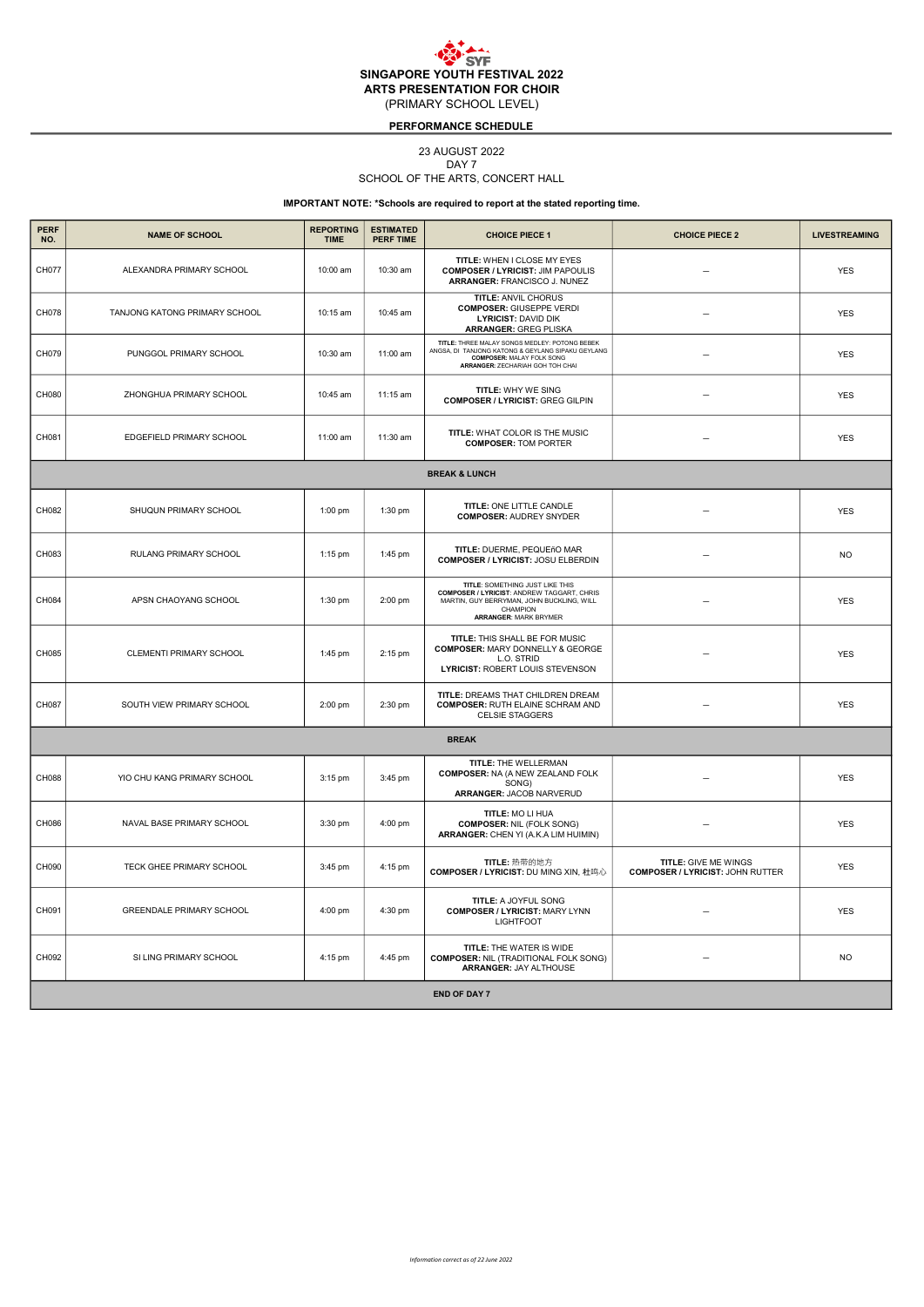## PERFORMANCE SCHEDULE

## 24 AUGUST 2022

DAY<sub>8</sub>

## SCHOOL OF THE ARTS, CONCERT HALL

| <b>PERF</b><br>NO. | <b>NAME OF SCHOOL</b>                  | <b>REPORTING</b><br><b>TIME</b> | <b>ESTIMATED</b><br><b>PERF TIME</b> | <b>CHOICE PIECE 1</b>                                                                                              | <b>CHOICE PIECE 2</b>                                                                 | <b>LIVESTREAMING</b> |  |  |  |  |
|--------------------|----------------------------------------|---------------------------------|--------------------------------------|--------------------------------------------------------------------------------------------------------------------|---------------------------------------------------------------------------------------|----------------------|--|--|--|--|
| CH093              | YUHUA PRIMARY SCHOOL                   | 10:00 am                        | 10:30 am                             | TITLE: BAYUSHKI BAYU (A RUSSIAN LULLABY<br>COMPOSER / LYRICIST: DAVE AND JEAN<br>PERRY                             |                                                                                       | <b>YES</b>           |  |  |  |  |
| CH094              | PIONEER PRIMARY SCHOOL                 | 10:15 am                        | 10:45 am                             | TITLE: THE NIGHT OF RAINBOWS<br><b>COMPOSER / LYRICIST: DARIUS LIM</b>                                             |                                                                                       | <b>YES</b>           |  |  |  |  |
| CH095              | ST. ANTHONY'S CANOSSIAN PRIMARY SCHOOL | 10:30 am                        | 11:00 am                             | TITLE: DANCE, DANCE, DANCE!<br><b>COMPOSER / LYRICIST: MARY DONNELLY</b><br>ARRANGER: GEORGE L.O. STRID            | $\overline{\phantom{0}}$                                                              | <b>YES</b>           |  |  |  |  |
| CH096              | ENDEAVOUR PRIMARY SCHOOL               | 10:45 am                        | 11:15 am                             | <b>TITLE: KIBO NO HIKARI</b><br><b>COMPOSER: TAKAKO OOKUMA</b>                                                     | $\overline{\phantom{0}}$                                                              | <b>YES</b>           |  |  |  |  |
| CH097              | PASIR RIS PRIMARY SCHOOL               | 11:00 am                        | 11:30 am                             | TITLE: MURASAME<br><b>COMPOSER: VICTOR C. JOHNSON</b><br><b>LYRICIST: WILLIAM N. PORTER</b>                        |                                                                                       | <b>YES</b>           |  |  |  |  |
|                    | <b>BREAK &amp; LUNCH</b>               |                                 |                                      |                                                                                                                    |                                                                                       |                      |  |  |  |  |
| CH098              | FUCHUN PRIMARY SCHOOL                  | 1:00 pm                         | 1:30 pm                              | TITLE: ぼくらのエー (OUR ECHO)<br>COMPOSER: 大田 桜子<br>LYRICIST: 荒井 良二                                                     |                                                                                       | <b>YES</b>           |  |  |  |  |
| CH099              | NORTHLAND PRIMARY SCHOOL               | 1:15 pm                         | 1:45 pm                              | TITLE: ONE SONG<br>COMPOSER / LYRICIST: DAVE AND JEAN<br>PERRY                                                     | TITLE: ÜSKüDAR<br><b>COMPOSER: TURKISH FOLK SONG</b><br><b>ARRANGER: MARK BURROWS</b> | <b>NO</b>            |  |  |  |  |
| CH100              | CORPORATION PRIMARY SCHOOL             | 1:30 pm                         | 2:00 pm                              | TITLE: THE NIGHT OF RAINBOWS<br><b>COMPOSER / LYRICIST: DARIUS LIM</b>                                             |                                                                                       | <b>YES</b>           |  |  |  |  |
| CH101              | BUKIT TIMAH PRIMARY SCHOOL             | 1:45 pm                         | 2:15 pm                              | TITLE: MUSIC OF THE SEA<br><b>COMPOSER / LYRICIST: MARY LYNN</b><br><b>LIGHTFOOT</b>                               |                                                                                       | <b>YES</b>           |  |  |  |  |
| CH102              | AI TONG SCHOOL                         | 2:00 pm                         | 2:30 pm                              | TITLE: XIAO BAI CHUAN (小白船)<br><b>COMPOSER: KOREAN FOLK SONG</b><br>ARRANGER: JOYCE LIM                            |                                                                                       | <b>YES</b>           |  |  |  |  |
| CH103              | WOODLANDS PRIMARY SCHOOL               | 2:15 pm                         | 2:45 pm                              | TITLE: LINDEN LEA<br><b>COMPOSER: R. VAUGHAN WILLIAMS</b><br><b>LYRICIST: W. BARNES</b>                            |                                                                                       | <b>YES</b>           |  |  |  |  |
|                    |                                        |                                 |                                      | <b>BREAK</b>                                                                                                       |                                                                                       |                      |  |  |  |  |
| CH104              | WOODLANDS RING PRIMARY SCHOOL          | $3:15$ pm                       | 3:45 pm                              | TITLE: ONE VOICE, ONE SONG<br><b>COMPOSER / LYRICIST: CARL STROMMEN</b>                                            |                                                                                       | <b>YES</b>           |  |  |  |  |
| CH105              | ST. HILDA'S PRIMARY SCHOOL             | 3:30 pm                         | 4:00 pm                              | <b>TITLE: A JOYFUL SONG</b><br><b>COMPOSER / LYRICIST: MARY LYNN</b><br><b>LIGHTFOOT</b>                           |                                                                                       | <b>YES</b>           |  |  |  |  |
| CH106              | CHIJ OUR LADY OF GOOD COUNSEL          | 3:45 pm                         | 4:15 pm                              | TITLE: HAKUNA MATATA<br><b>COMPOSER: ELTON JOHN</b><br><b>LYRICIST: TIM RICE</b><br><b>ARRANGER: ROGER EMERSON</b> |                                                                                       | <b>YES</b>           |  |  |  |  |
| CH107              | GAN ENG SENG PRIMARY SCHOOL            | 4:00 pm                         | 4:30 pm                              | TITLE: WINDS<br><b>COMPOSER: LARYSA KUZMENKO</b><br>LYRICIST: THE STUDENTS OF FAYWOOD<br><b>SCHOOL</b>             |                                                                                       | <b>YES</b>           |  |  |  |  |
| CH108              | YUMIN PRIMARY SCHOOL                   | 4:15 pm                         | 4:45 pm                              | TITLE: ONE SONG<br><b>COMPOSER: DAVE &amp; JEAN PERRY</b>                                                          |                                                                                       | <b>YES</b>           |  |  |  |  |
| CH038              | NGEE ANN PRIMARY SCHOOL                | 4:30 pm                         | 5:00 pm                              | TITLE: HUMPTY DUMPTY<br>COMPOSER / LYRICIST: DAVE AND JEAN<br>PERRY                                                |                                                                                       | <b>YES</b>           |  |  |  |  |
|                    | <b>END OF DAY 8</b>                    |                                 |                                      |                                                                                                                    |                                                                                       |                      |  |  |  |  |